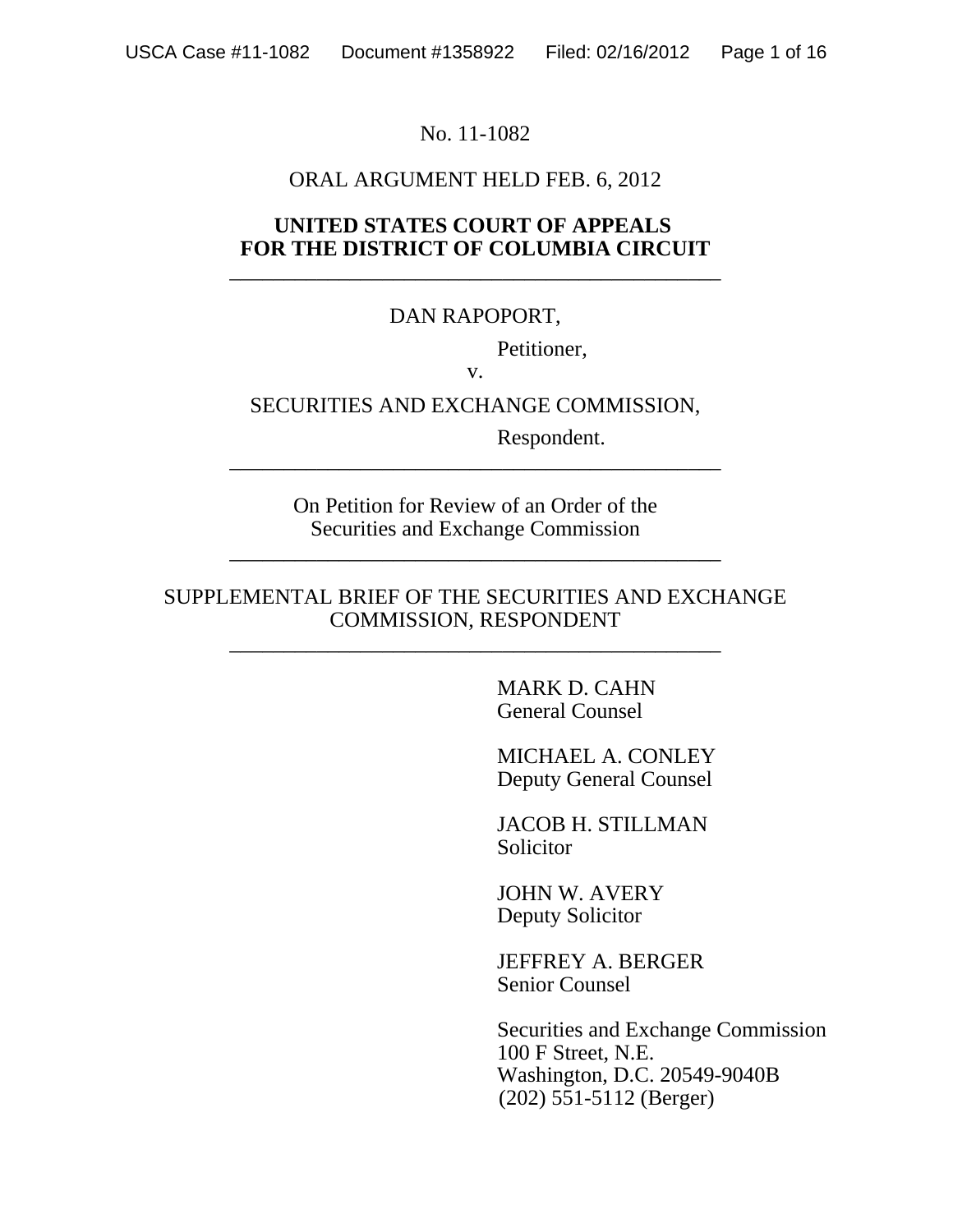# **TABLE OF CONTENTS**

| A.        | In prior orders, the Commission has denied motions to set aside<br>defaults where respondents did not satisfy one or more of the<br>prerequisites for such motions, but has granted such motions where<br>respondents satisfied all three prerequisites by filing a timely motion,<br>providing a justifiable reason for the failure to answer, |
|-----------|-------------------------------------------------------------------------------------------------------------------------------------------------------------------------------------------------------------------------------------------------------------------------------------------------------------------------------------------------|
| <b>B.</b> | The Commission order under review is not inconsistent with its prior<br>application of the rules regarding defaults because Rapoport did not<br>justify his failure to answer and his motion was untimely $\dots\dots\dots\dots\dots$                                                                                                           |
|           | <b>CERTIFICATE OF COMPLIANCE</b>                                                                                                                                                                                                                                                                                                                |

# CERTIFICATE OF SERVICE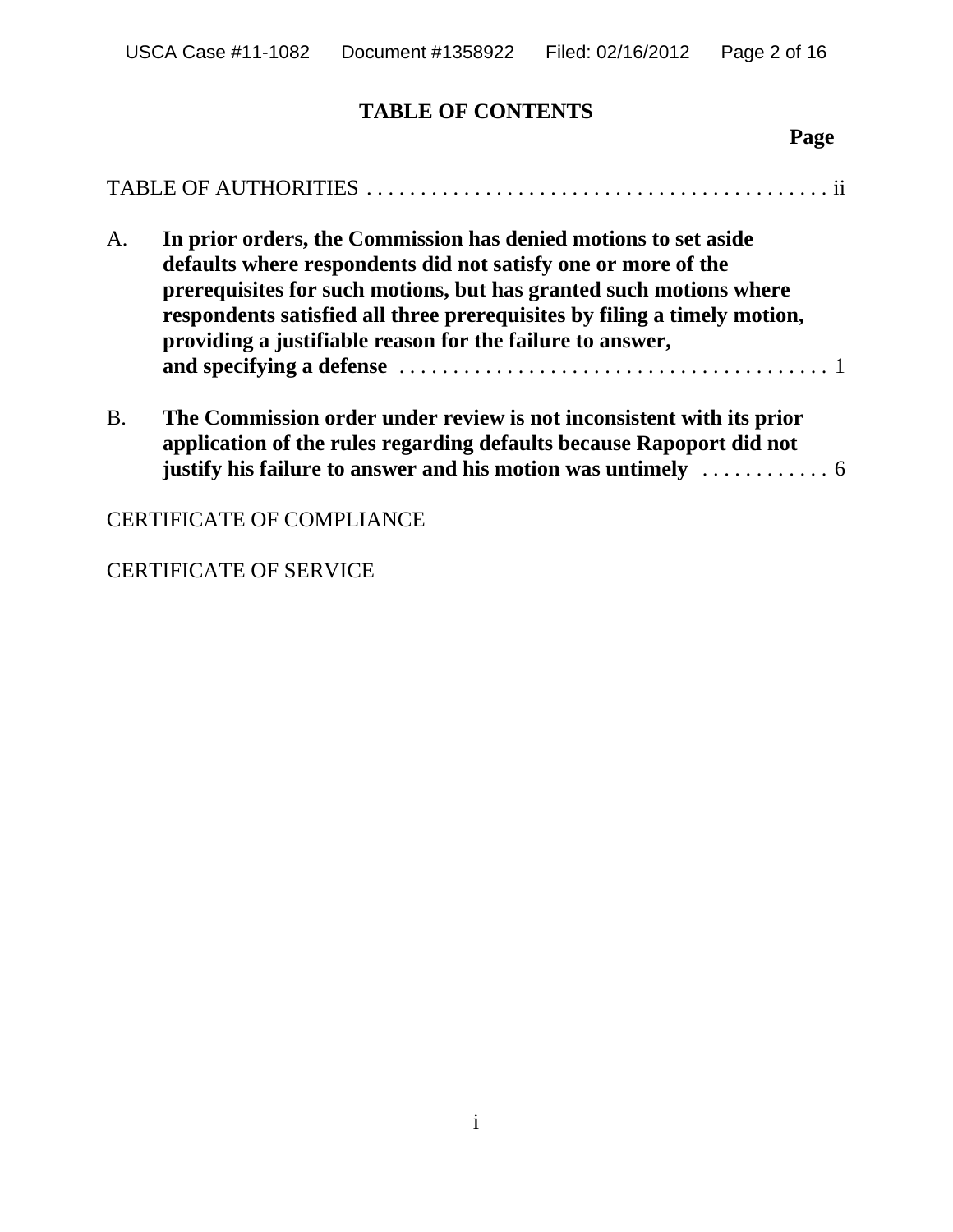## **TABLE OF AUTHORITIES**

| <b>CASES</b>                                                                                                                        | Page |
|-------------------------------------------------------------------------------------------------------------------------------------|------|
|                                                                                                                                     |      |
|                                                                                                                                     |      |
| In re American Kiosk Corp., 2008 SEC Lexis 1460 (Jun. 27, 2008)  5                                                                  |      |
|                                                                                                                                     |      |
| In re Birman Managed Care, Inc., 2008 SEC Lexis 2810 (Sep. 23, 2008)  4, 7                                                          |      |
|                                                                                                                                     |      |
|                                                                                                                                     |      |
|                                                                                                                                     |      |
| In re Hellen, 55 S.E.C. 248 (2001) $\ldots \ldots \ldots \ldots \ldots \ldots \ldots \ldots \ldots \ldots \ldots \ldots$ 2, 3, 7, 8 |      |
|                                                                                                                                     |      |
| In re RDM Sports Group, Inc., 2009 SEC Lexis 3631 (Nov. 3, 2009)  5                                                                 |      |
|                                                                                                                                     |      |
|                                                                                                                                     |      |
| <b>REGULATIONS AND RULES</b>                                                                                                        |      |
|                                                                                                                                     |      |
|                                                                                                                                     |      |
|                                                                                                                                     |      |
|                                                                                                                                     |      |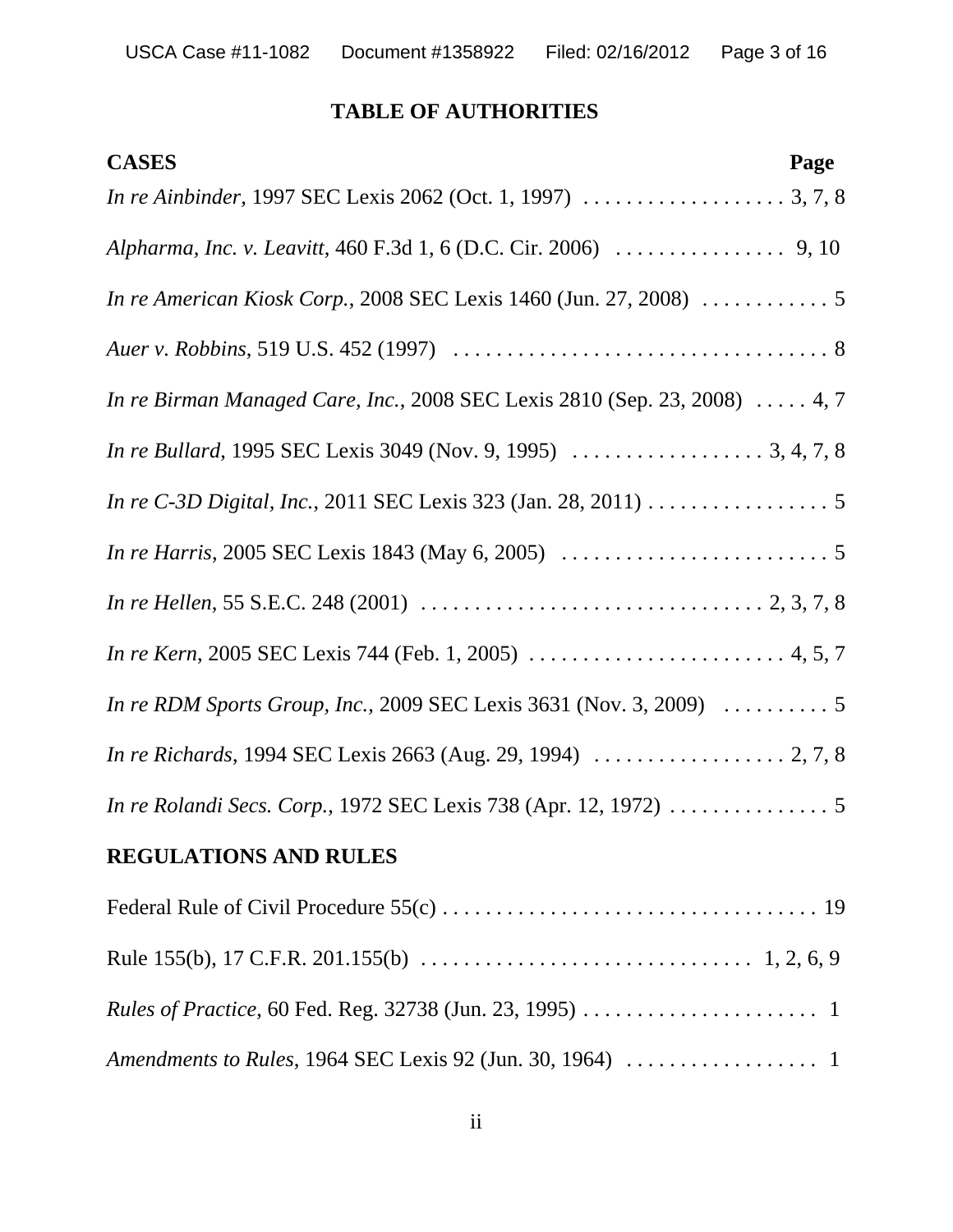The Securities and Exchange Commission, having been granted leave by this Court, submits this supplemental brief regarding the past application of its Rule of Practice 155(b), 17 C.F.R. 201.155(b). The orders discussed below constitute all of the Commission decisions granting or denying motions to set aside defaults that could be located. As we explain, the Commission has denied motions to set aside a default where a party fails to satisfy one or more of the three requirements stated by the rule. This case differs from earlier decisions in that Rapoport, unlike other respondents, specified his proposed defenses in his motion as required by the rule. The Commission's order denying Rapoport's motion, however, is not inconsistent with these prior orders because Rapoport, like the earlier respondents, failed to satisfy each of the other two Rule 155(b) requirements: he did not provide a reasonable explanation for his failure to answer and he did not file his motion within a reasonable time.

**A. In prior orders, the Commission has denied motions to set aside defaults where respondents did not satisfy one or more of the prerequisites for such motions, but has granted such motions where respondents satisfied all three prerequisites by filing a timely motion, providing a justifiable reason for the failure to answer, and specifying a defense.**

In former Rule 12(d) and current Rule 155(b), the Commission authorized the setting aside of defaults. *Amendments to Rules*, 1964 SEC Lexis 92, at \*11–12 (Jun. 30, 1964) (adopting Rule 12(d)); *Rules of Practice*, 60 Fed. Reg. 32738, 32752 (Jun.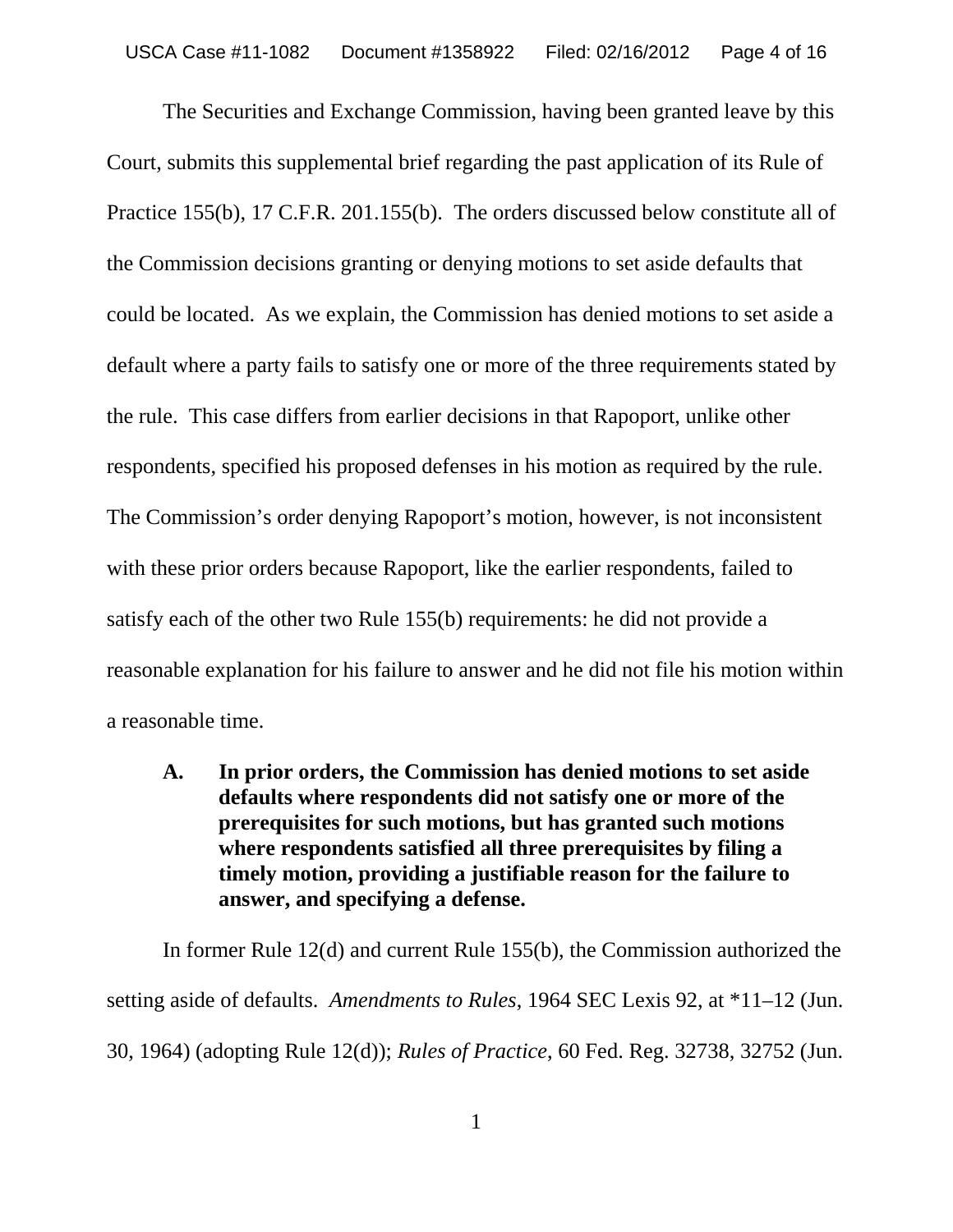23, 1995) (adopting Rule 155(b) and retaining "the existing standards for setting aside a default contained in former Rule of Practice 12(d)"). Rule 155(b), like former Rule 12(d), sets forth three preconditions for seeking relief and states them in the conjunctive: a "motion to set aside a default shall be made within a reasonable time, state the reasons for the failure to appear or defend, *and* specify the nature of the proposed defense in the proceeding." 17 C.F.R. 201.155(b) (emphasis added). "[T]o prevent injustice and on such conditions as may be appropriate," the Commission "may for good cause shown set aside a default." *Id*.

The Commission decisions interpreting Rule 155(b) and former Rule 12(d) fit into four categories. *First*, the Commission has denied motions to set aside defaults where the respondents failed to comply with all three requirements stated in the rule's text: the motions were not filed within a reasonable time, they did not specify defenses, and they did not justify the failure to answer. In *Richards*, the respondent filed a Rule 12(d) motion 20 years after the default, claiming that he did not answer because he did not have notice of the Commission proceedings against him. The Commission denied the motion because it was not made within a reasonable time, because it did "not specify his proposed defense," and because record evidence revealed that Richards "had actual notice" of the proceeding. *In re Richards*, 1994 SEC Lexis 2663, at \*3–4, 8 (Aug. 29, 1994). In *Hellen*, the Commission denied a Rule 155(b) motion because Hellen filed it almost a year after the default, because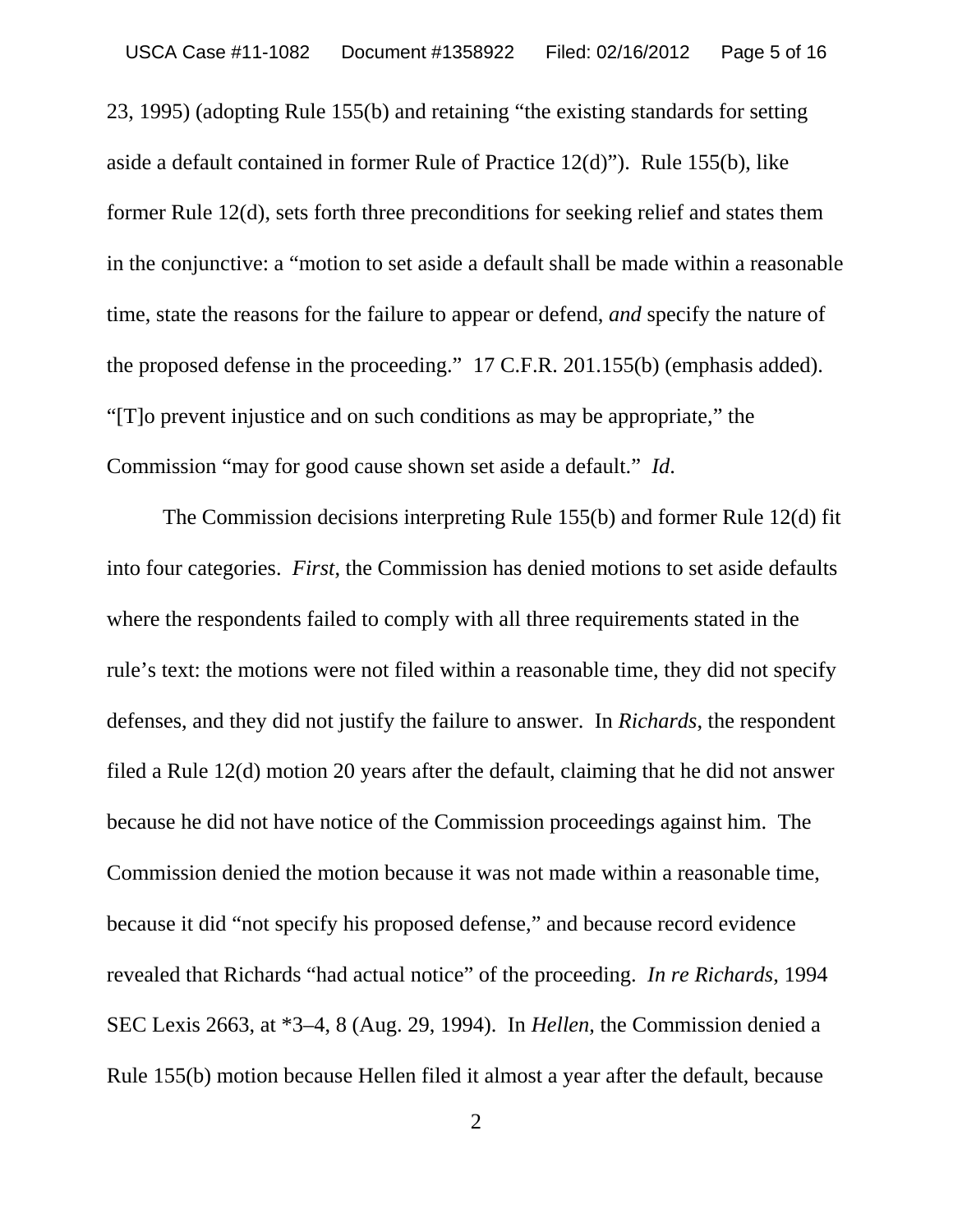he did "not state what defense he would advance in this proceeding," and because the Commission did "not believe that Hellen's participation in a divorce proceeding" or his "inability to retain counsel" constituted "adequate reasons or excuses for his myriad failures to defend his appeal" when the record showed that he knew about the proceedings. *In re Hellen*, 55 S.E.C. 248, 250–51 (2001). And, in *Ainbinder*, the Commission denied a Rule 155(b) motion because it was filed four years after the default and because the Commission disbelieved Ainbinder's explanation for his conduct. Ainbinder claimed that he did not file an answer because his attorney told him that one had already been submitted. But the Commission found that Ainbinder still failed to act after learning that no answer had been filed when he received a copy of the default order and confirmed its validity. *In re Ainbinder*, 1997 SEC Lexis 2062, at \*2–3 (Oct. 1, 1997) (the Commission order does not indicate whether Ainbinder specified his defenses).

*Second*, the Commission has denied a *timely filed* motion to set aside a default that did not specify a defense and did not provide a reasonable justification for the failure to answer. In *Bullard*, the Commission found that a request to set aside the default only 5 days after the default was "timely filed." *In re Bullard*, 1995 SEC Leixs 3049, at \*3 (Nov. 9, 1995). The Commission nonetheless declined to set aside the default. It found that Bullard "knew of his obligation to file an answer"—he was informed by the Order Instituting Proceedings, his counsel, and the ALJ—but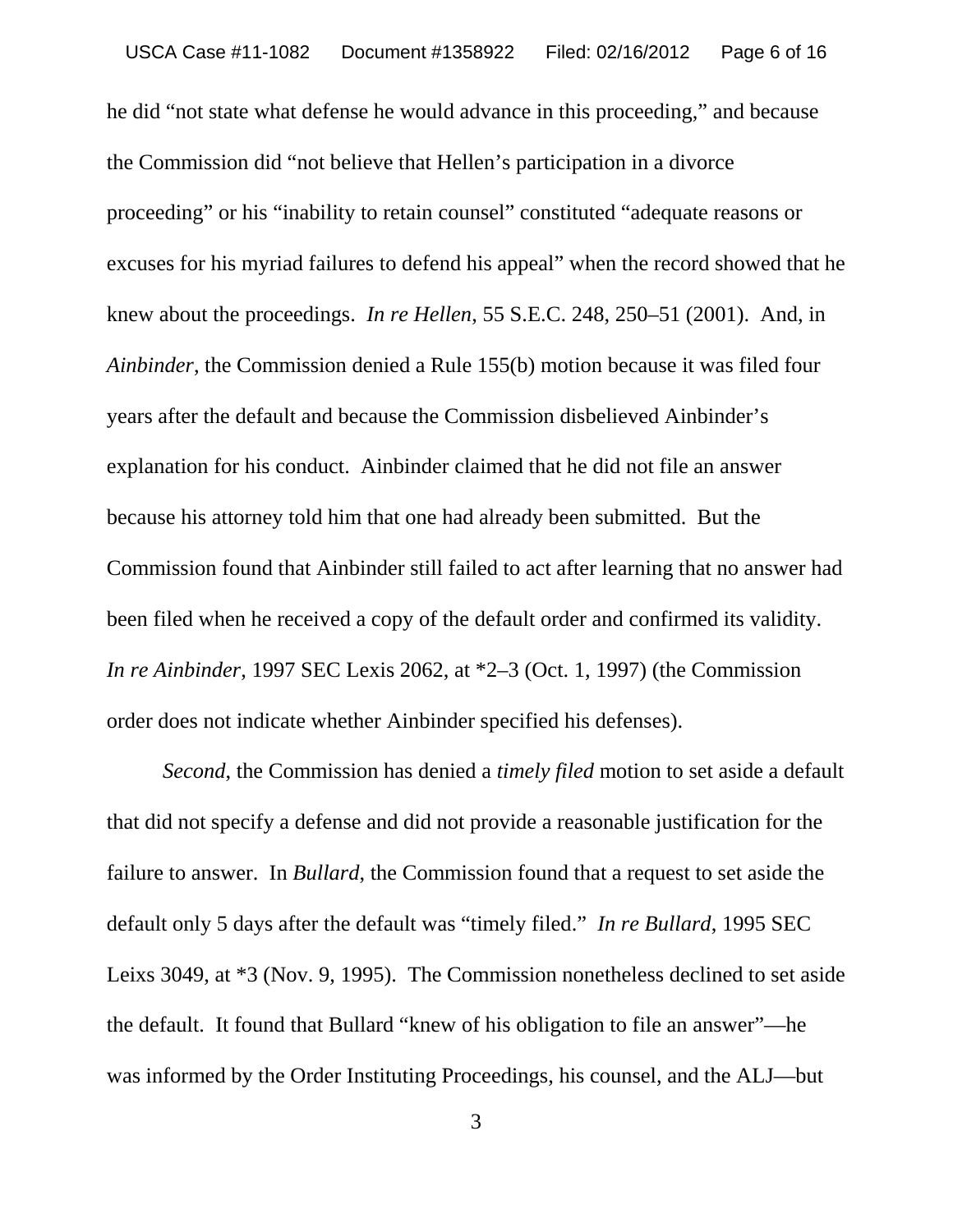that he never answered and missed "several opportunities to act in this proceeding." *Id.* at \*4. The Commission also noted that while Bullard asserted that he "was not guilty he did not specify the nature of his proposed defense." *Id*. at \*3.

*Third*, the Commission has set aside defaults where the Rule 155(b) motion was filed within a reasonable time, stated a specific defense, *and* demonstrated that a mistake explained the failure to answer. In *Birman Managed Care*, the movant filed its Rule 155(b) motion three days after the default and explained "its mistaken belief that the Answer was due within twenty days of service of the OIP, rather than ten days, as specified in the OIP." *In re Birman Managed Care, Inc.*, 2008 SEC Lexis 2810, at \*2 (Sep. 23, 2008). The Commission accepted this explanation, as well as the movant's defense that it did not file periodic reports, as required by Commission rules, because it was in bankruptcy during the relevant time period and could not create those reports. *Id*. In *Kern*, the respondents filed their Rule 155(b) motion 14 days after the default, along with "an explanatory affidavit and a proposed answer to the OIP." *In re Kern*, 2005 SEC Lexis 744, at \*4 (Feb. 1, 2005). The ALJ denied the motion, and the Commission reversed. *Id*. at \*1. Because the respondents filed the Rule 155(b) motion "promptly," and because the ALJ had not ordered the respondents to show cause before entering the default, the Commission construed the default order as "the equivalent of a show cause order" and construed the Rule 155(b) motion as an "appropriate response." *Id*. at \*5.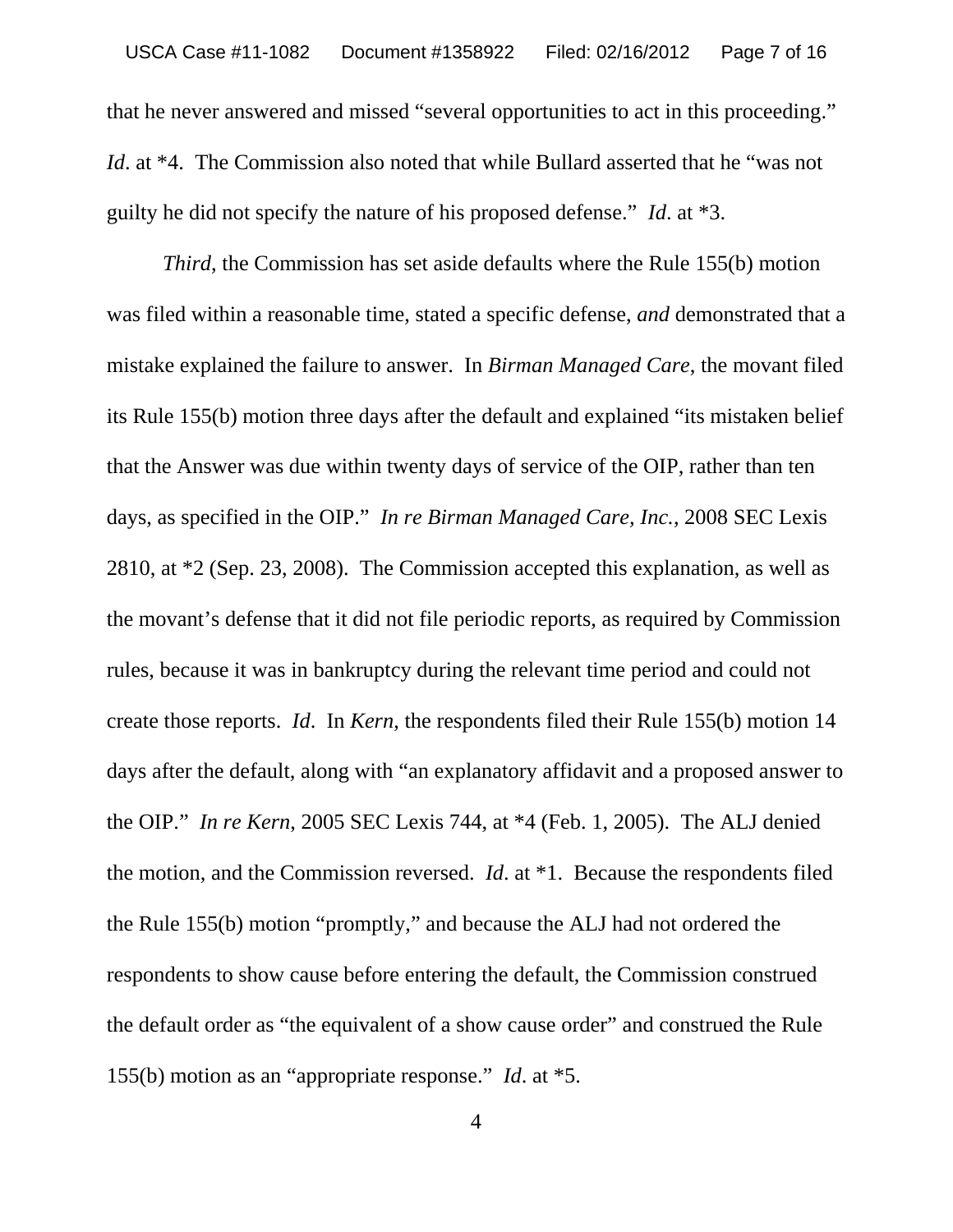*Fourth*, the Commission has granted a motion to set aside a default where the Division of Enforcement consented to the motion in order to complete a settlement with the respondents and the respondents presented a reasonable justification for the default—"their attorney was severely ill and unable to attend to their affairs." *In re Rolandi Secs. Corp.*, 1972 SEC Lexis 738 (Apr. 12, 1972).<sup>1</sup>

<sup>&</sup>lt;sup>1</sup> While the Court asked for briefing on the Commission's application of its rules for setting aside defaults, we note that the following ALJ decisions, which are not Commission orders, fit within one of the four categories described above. *In re C-3D Digital, Inc.*, 2011 SEC Lexis 323 (Jan. 28, 2011) (Category 4); *In re American Kiosk Corp.*, 2008 SEC Lexis 1460 (Jun. 27, 2008) (Category 4); *In re Harris*, 2005 SEC Lexis 1843 (May 6, 2005) (Category 3). In one decision that fits within the second category, the Division of Enforcement charged a corporation with failing to file required reports while its securities were registered with the Commission. *In re RDM Sports Group, Inc.*, 2009 SEC Lexis 3631, at \*2 (Nov. 3, 2009). Despite being served with the OIP, the corporation did not answer and the ALJ revoked the registrations by default. *Id*. at \*3. Twelve days later, the corporation filed a Rule 155(b) motion, which the ALJ found was made "within a reasonable time." *Id*. at \*5, 12. The ALJ nonetheless denied the motion, finding that the corporation did not "adequately explain[] why it failed to file a timely Answer" because it knew about the OIP but did not answer its charges. *Id*. at \*13–14. While the ALJ addressed what was labeled a "proposed defense," the corporation did not actually specify a defense for its past conduct; it conceded that it had failed to file the required reports. Rather, the "proposed defense," which the ALJ rejected, was a proposed "practical solution" for future remediation that would allow resumption of trading in its securities. *Id*. at \*14–19.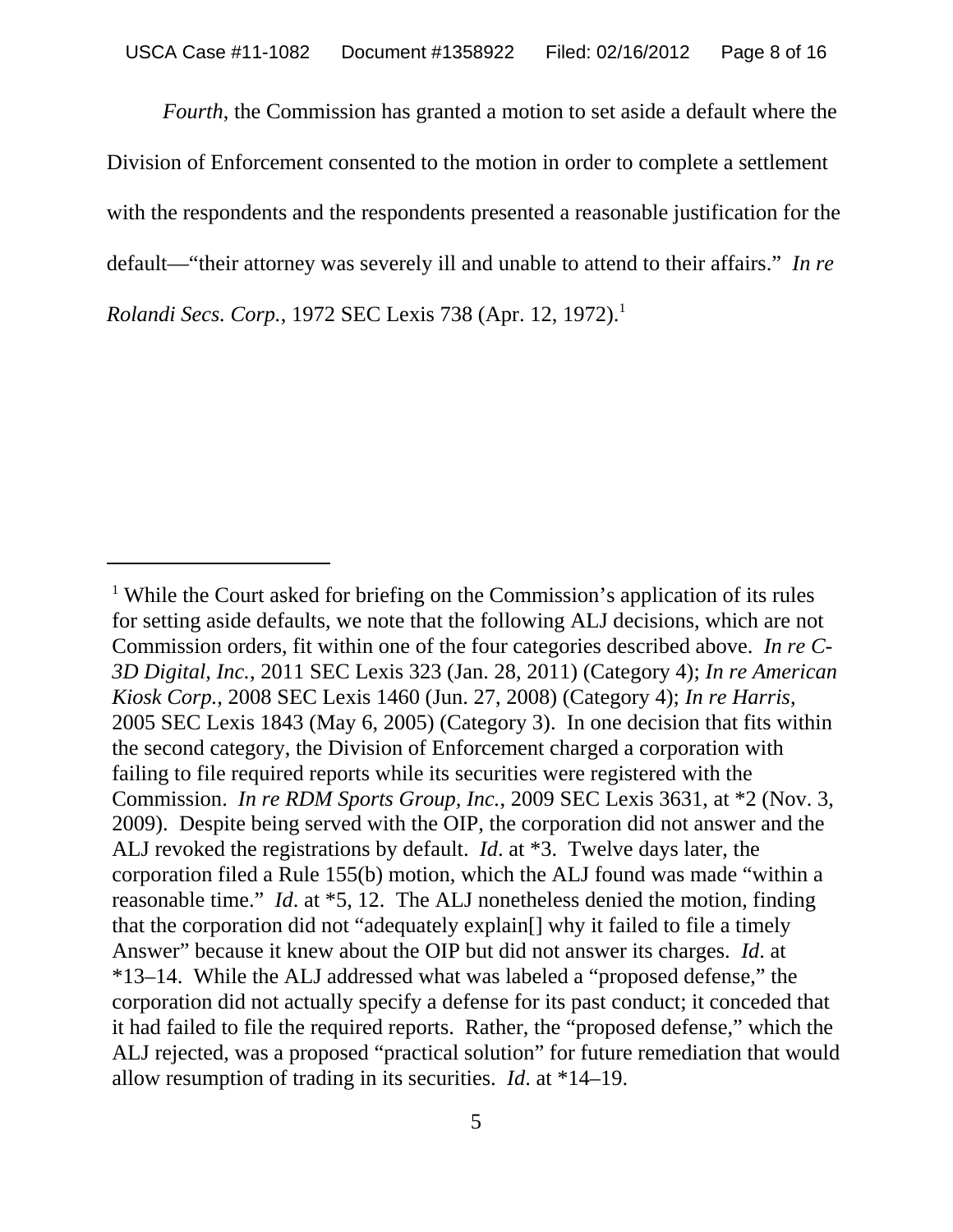# **B. The Commission order under review is not inconsistent with its prior application of the rules regarding defaults because Rapoport did not justify his failure to answer and his motion was untimely.**

The Commission's order denying Rapoport's Rule 155(b) motion is not inconsistent with its prior applications of that rule (and former Rule 12(d)). The Commission denied Rapoport's motion based on its finding that his reasons for failing to answer were insufficient and its finding that his Rule 155(b) motion was untimely. JA 18–22. As an asserted justification for the default, Rapoport claimed that he did not know he was required to answer before being personally served with the OIP. JA 18. The Commission, however, found that Rapoport knew about his responsibility to answer by March 2 because he knew about the ALJ's order directing service through his attorney and requiring him to answer by that date. Moreover, the Commission found that his "active engagement in arguing against directed service is inconsistent with his asserted belief that he did not have to respond unless personally served." JA 19–20. The Commission further found that Rapoport did not file his motion within a reasonable time because he did not seek relief until five months after the default judgment and nine months after his deadline to answer. JA 22.

These justifications for denying Rapoport's motion comport with the justifications for past denials given by the Commission in previous orders: the Commission has found that there is not "good cause" to set aside a default when a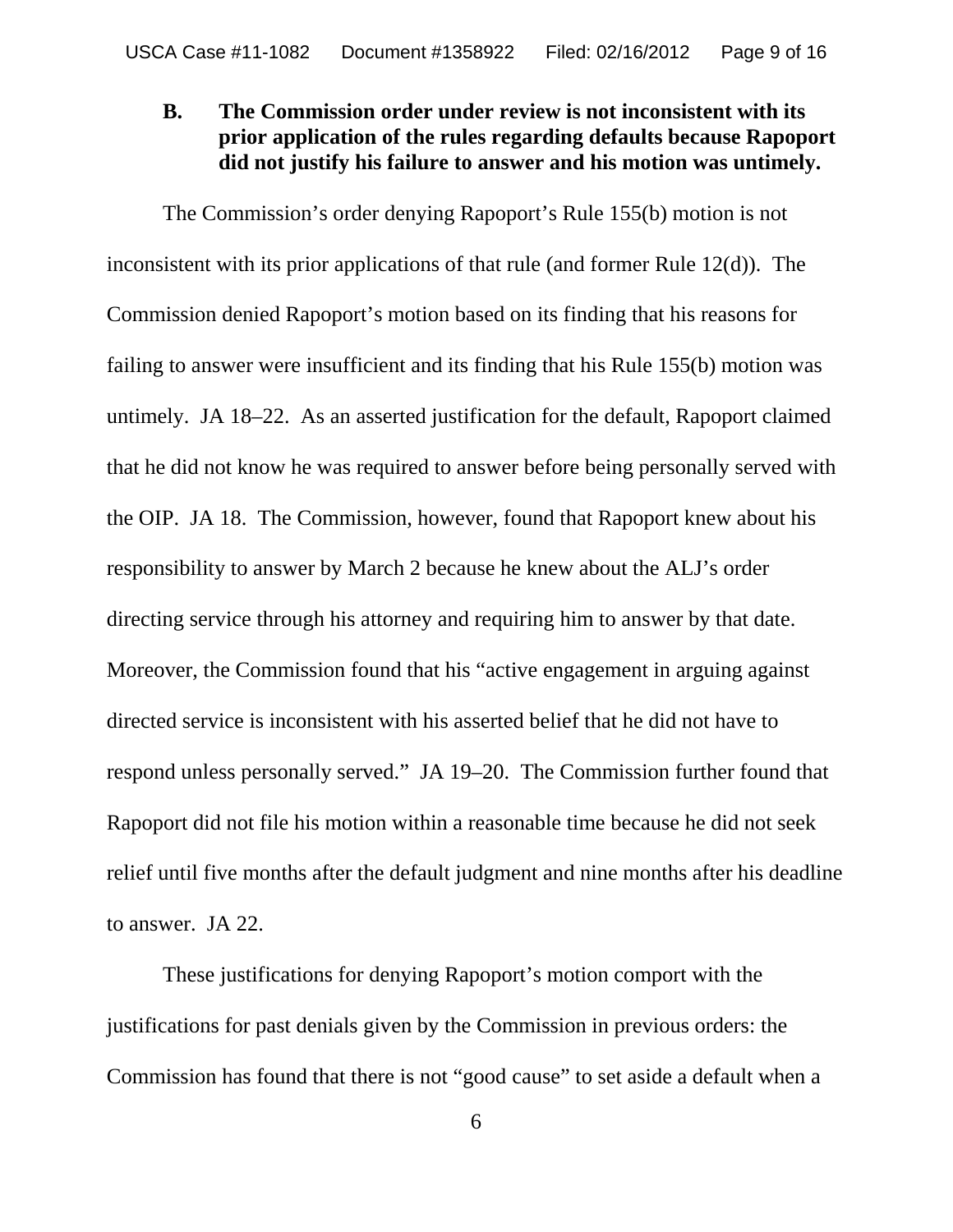respondent does not satisfy one or more of prerequisites stated in the rule's text, and the Commission has found that there is "good cause" only when a respondent satisfies all those requirements. Rapoport's circumstances thus differ from those in *Birman* and *Kern*, where the respondents satisfied all three prerequisites for relief: they filed a timely motion; they reasonably explained their failure to answer, such as by identifying a legitimate mistake regarding the filing date; and they specified a valid defense to the allegations against them. In both *Birman* and *Kern*, the Commission found "good cause" and set aside the default.

Here, by contrast, the Commission found that Rapoport's motion was untimely and that he had no reasonable explanation for his conduct, and its order is thus comparable to the orders in *Richards*, *Hellen, Ainbinder*, and *Bullard.* In each instance, the respondent claimed lack of knowledge to justify the failure to answer, and in each instance the Commission described the record evidence supporting its finding that the respondent knew about the proceeding but nevertheless failed to answer. Moreover, as in *Richards, Hellen*, and *Ainbinder*, the Commission found that the motion to set aside the default was not timely. While the five-month time gap between the default and Rapoport's Rule 155(b) motion was not as large as the gap in *Richards* (20 years)*, Hellen* (one year)*,* and *Ainbinder* (four years), it was still significant when compared with gaps that the Commission found to be reasonable in *Bullard* (5 days), *Birman* (3 days), and *Kern* (14 days).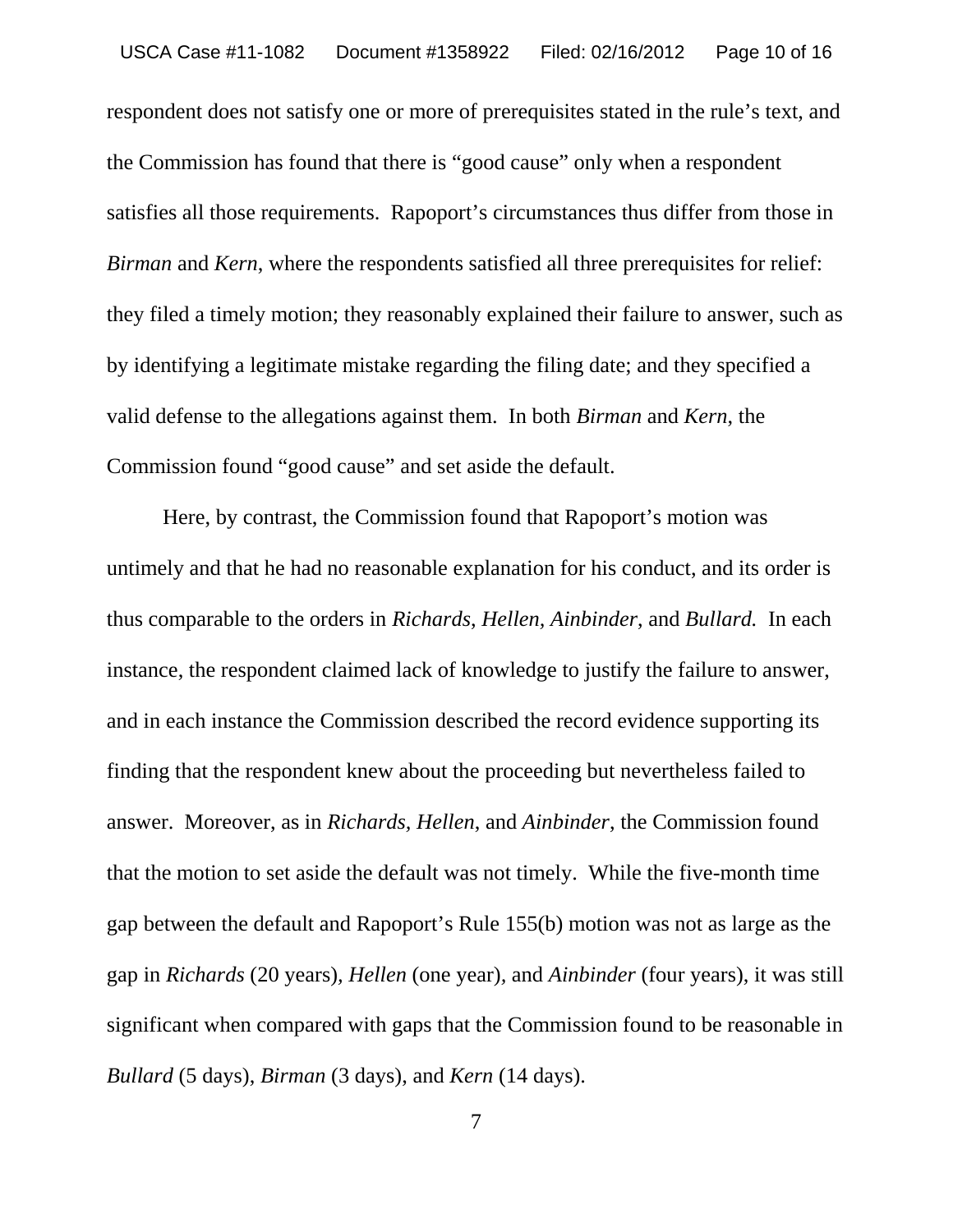There is a difference between this case and *Richards*, *Hellen*, and *Bullard*: Rapoport described specific proposed defenses in his Rule 155(b) motion.<sup>2</sup> In discussing those proposed defenses, the Commission explained that "[i]f Rapoport had established that his reasons for the failure to defend the proceeding supported setting aside" the default and that his motion "was filed within a reasonable time," it would then "consider whether his proposed defenses had potential merit." JA 23. Since he did not meet these conditions, the Commission did not consider his defenses, stating that doing so would grant him "the hearing that he chose to forgo by failing to defend the proceeding." *Id*.

This distinction—the specification of defenses by Rapoport—should not minimize the deference owed to the Commission's interpretation of Rule 155(b). The Commission's reasons for denying Rapoport's Rule 155(b) motion are not inconsistent with its prior practice and the text of the regulation, which requires that, *in addition* to specifying proposed defenses, Rule 155(b) motions "be made within a reasonable time" and state the reasons for the failure to appear. *Auer v. Robbins*, 519 U.S. 452, 461 (1997) (an agency's interpretation of its own regulation is "controlling unless plainly erroneous or inconsistent with the regulation"). As the Commission's prior orders demonstrate, it has declined to set aside defaults where a

<sup>2</sup> As noted above, the *Ainbinder* decision did not indicate whether the movant specified any defenses.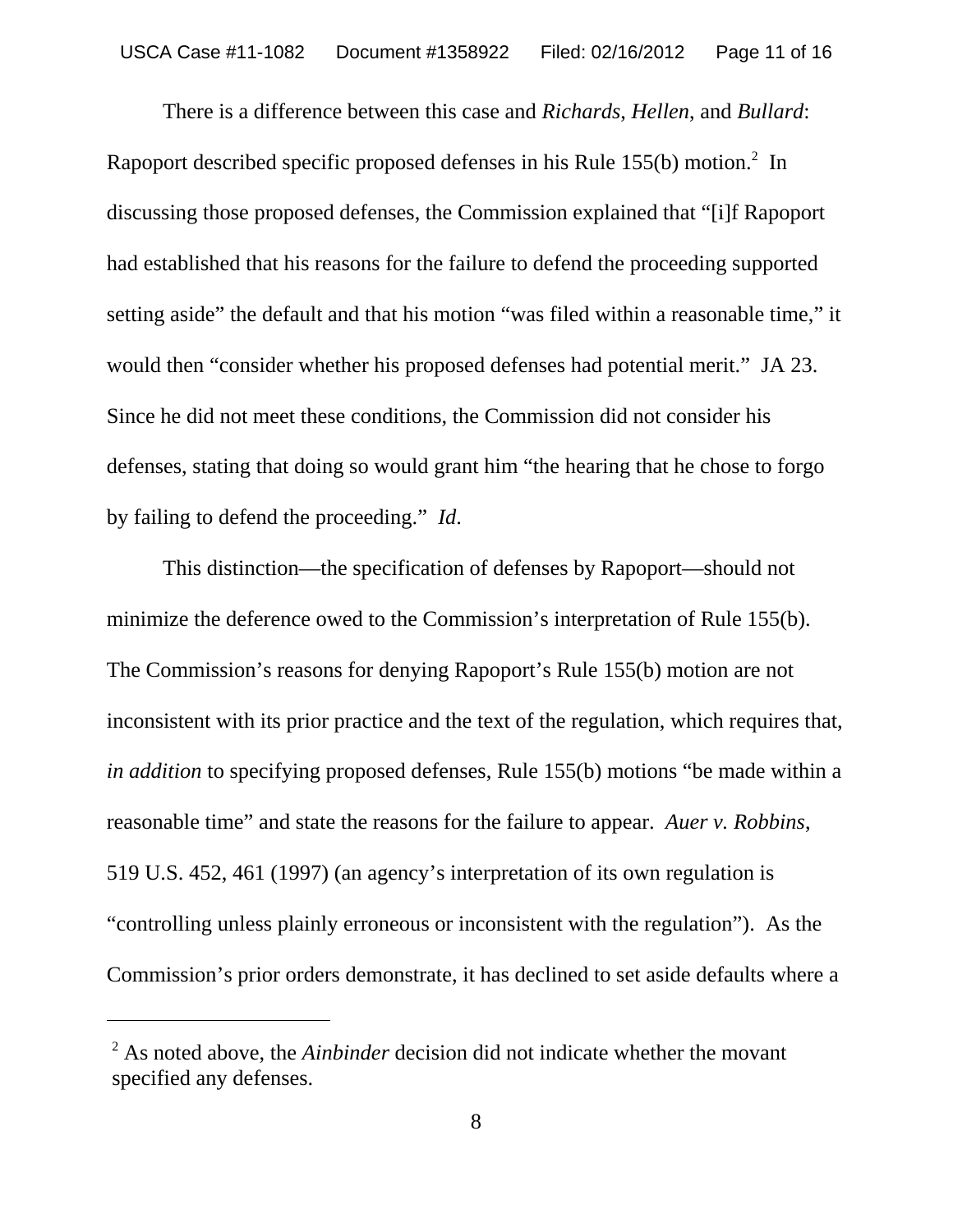movant files an untimely motion and does not provide a reasonable justification for the failure to answer.

Rapoport has suggested that this interpretation is inconsistent with the rule's text because, in his view, "*the plain language* of Rule 155(b) requires a balancing of factors that mandates consideration of proposed defenses." Reply Br. 5 (emphasis added). But the "plain language" of Rule 155(b) requires no such thing. It provides that movants must "specify the nature of the proposed defense," but it does not mention balancing. And by stating the three requirements in the conjunctive, the rule implies that the Commission need not examine proposed defenses if the other two prerequisites have not been satisfied. Rapoport's contention that the Commission must consider proposed defenses even if a Rule 155(b) motion suffers from other deficiencies is not premised upon the rule's text or its prior application by the Commission. Rather, it is based on his incorrect assertion that Federal Rule of Civil Procedure 55(c) governs Commission proceedings, *see* SEC Br. 19–20 & n.4, and his interpretation of some cases interpreting Rule 55(c), which disregards numerous other cases showing that the Commission's interpretation of Rule 155(b) is consistent with how multiple circuit courts interpret Rule 55(c), *see id*. at 23–24 & n.6.

The "post hoc rationalization" rule, which Rapoport cited in his reply brief (at 4) and again at oral argument, does not apply here. *Alpharma, Inc. v. Leavitt*, 460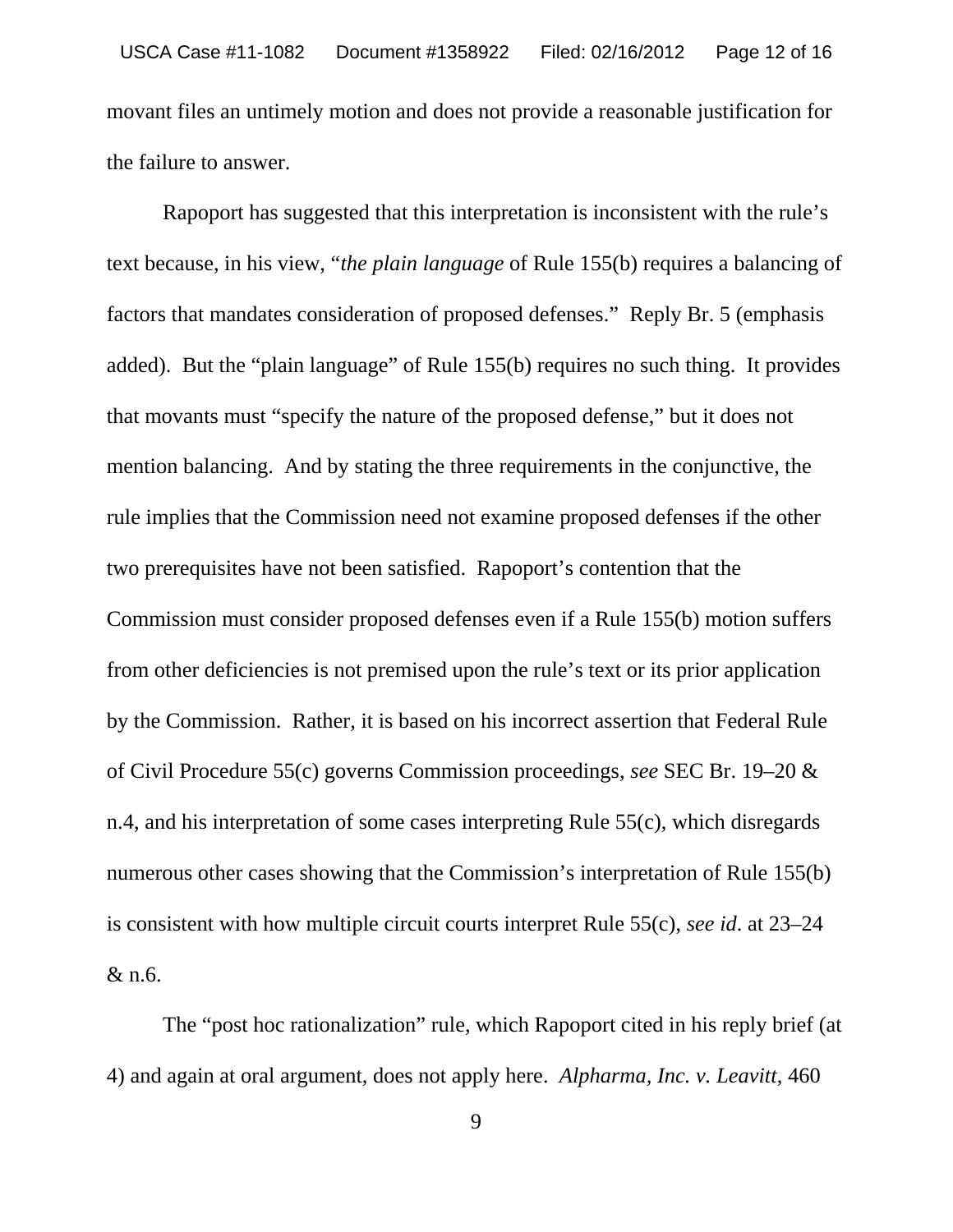F.3d 1, 6 (D.C. Cir. 2006) (explaining the "'post hoc rationalization' rule" as "a rule directed at reviewing courts which forbids judges to uphold agency action on the basis of rationales offered by anyone other than the proper decisionmakers"). The Commission stated its rationale for denying Rapoport's Rule 155(b) motion in its order. JA 19–23. The Commission's iteration of this rationale in its brief—and its explanation, in response to Rapoport's arguments, that the Commission is not bound by how some courts supposedly interpret an inapplicable Federal Rule of Civil Procedure—is not a post hoc rationalization.

Respectfully submitted,

MARK D. CAHN General Counsel MICHAEL A. CONLEY Deputy General Counsel JACOB H. STILLMAN Solicitor JOHN AVERY Deputy Solicitor

 /s/ Jeffrey A. Berger JEFFREY A. BERGER Senior Counsel Securities and Exchange Commission 100 F Street, N.E. Washington, D.C. 20549-8010 February 16, 2012 (202) 551-5112 (Berger)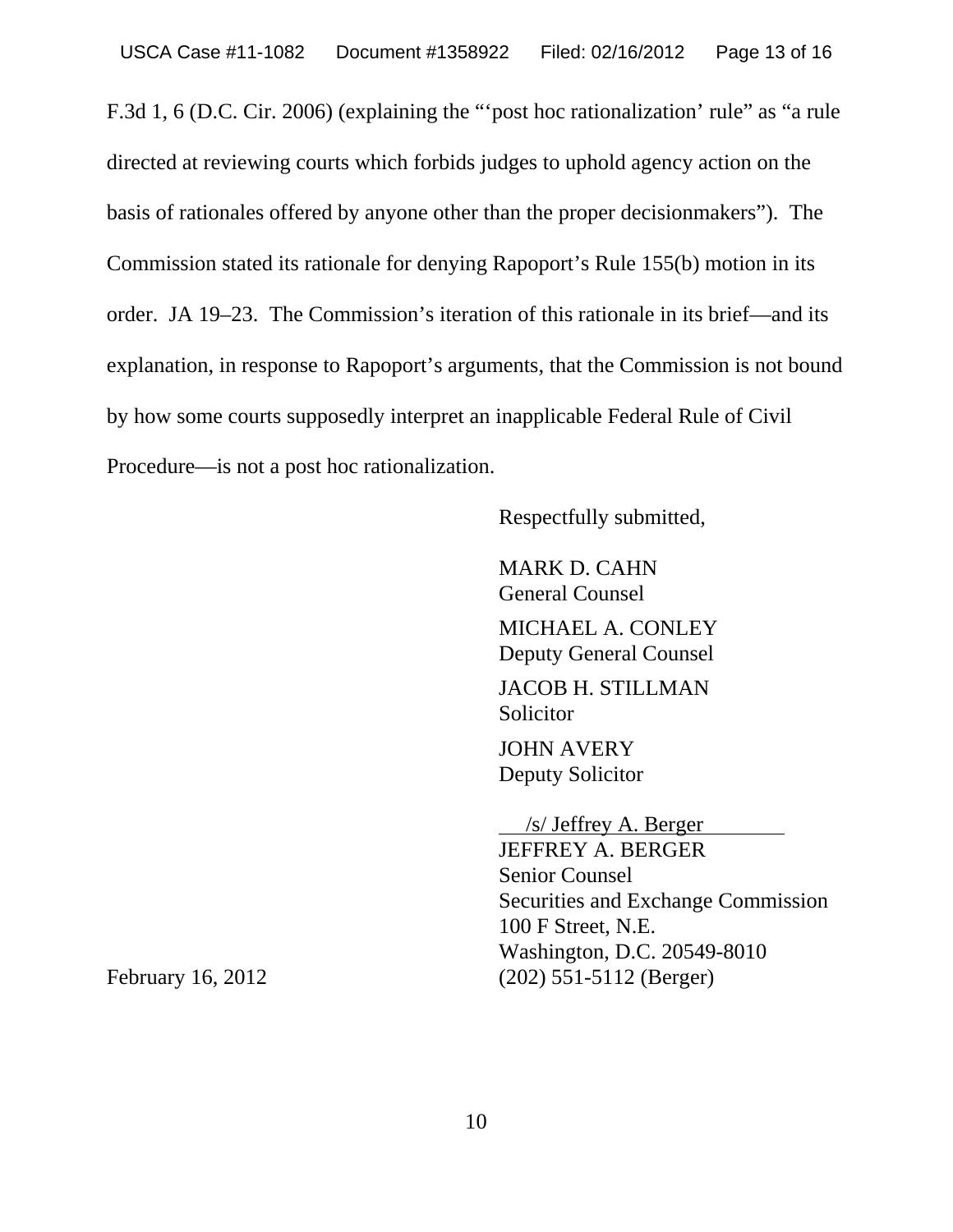# **CERTIFICATE OF COMPLIANCE**

I certify that this brief complies with the Court's order of February 6, 2012 because it is limited to ten pages, excluding the cover, tables, and certificates of compliance and service.

I also certify that this brief has been prepared in a proportionally spaced typeface using Word Perfect in 14-Point Times New Roman.

> /s/ Jeffrey A. Berger Jeffrey A. Berger

February 16, 2012